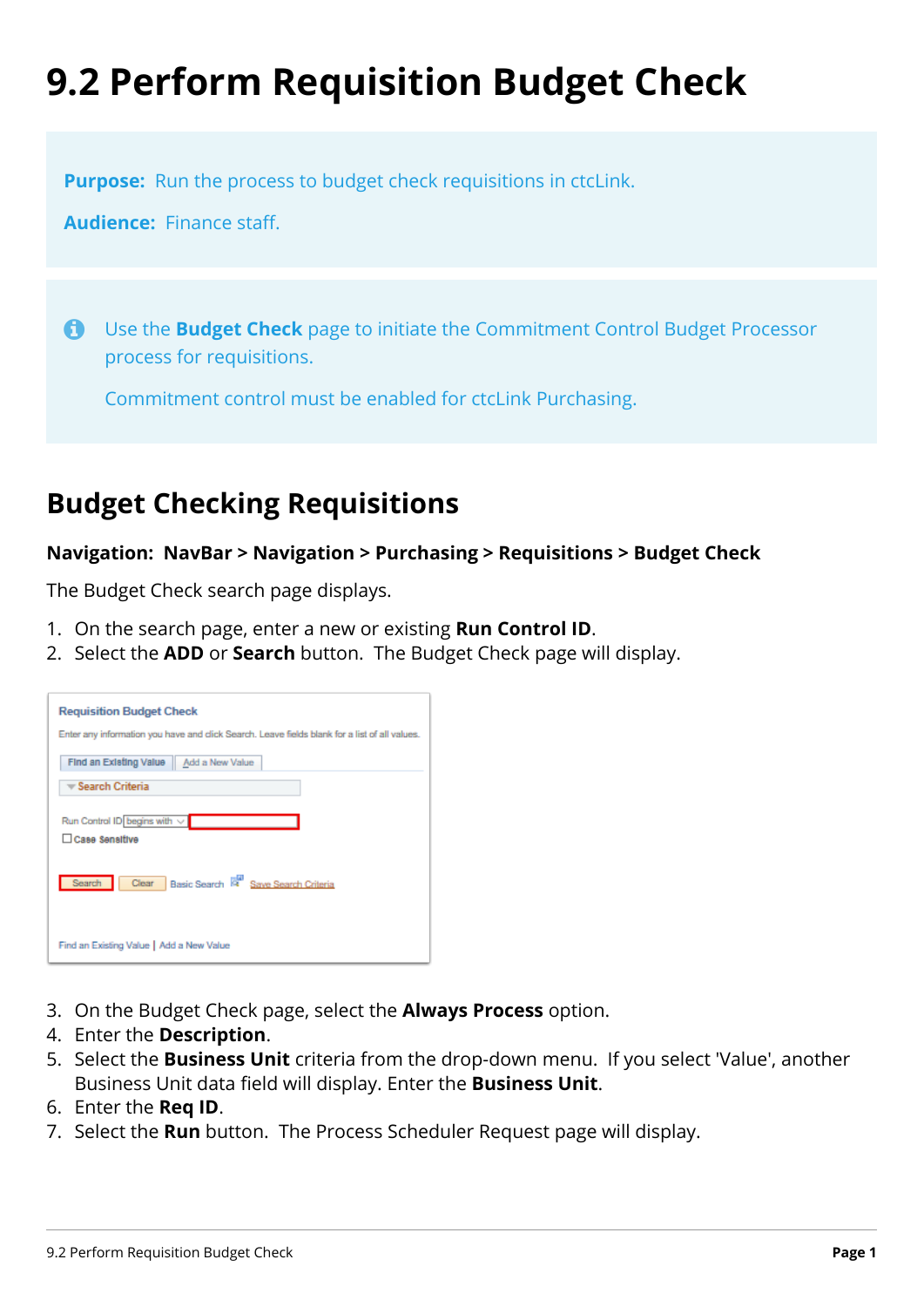| <b>Budget Check</b>                                                            |                                        |
|--------------------------------------------------------------------------------|----------------------------------------|
| <b>Run Control ID REQBUDCK</b>                                                 | Run<br>Report Manager Process Monitor  |
| <b>Process Request</b>                                                         | Find   View All First 10 1 of 1 1 Last |
| <b>Process Frequency</b>                                                       | $+$ $-$                                |
| C Always Process<br>O Process Once                                             | O Don't Run                            |
| Request Number 1                                                               | *Description Budget Check Req          |
| <b>Process Options</b>                                                         |                                        |
| *Business Unit Value<br>Req ID All<br>Req Date NI<br>Actg Date All             | Business Unit WA170                    |
| Requester ID All Requester ID's<br><b>Origin</b> All Origins<br>REQ Status All |                                        |
| Save   Q <sup>+</sup> Return to Search<br>I Notify                             | Add E Update/Display                   |

- 8. Use the Process Scheduler Request page to enter or update parameters, such as server name and process output format.
- 9. Select the **OK** button. The Budget Check page will display.

|    | <b>Process Scheduler Request</b>            |                                  |                                            |               |                                |                     |
|----|---------------------------------------------|----------------------------------|--------------------------------------------|---------------|--------------------------------|---------------------|
|    | User ID CTC JMERRILL                        |                                  | Run Control ID REQBUDCK                    |               |                                |                     |
|    | Server Name<br>Recurrence<br>Q<br>Time Zone | w<br>$\mathcal{N}_{\mathcal{A}}$ | Run Date 02/12/2019<br>Run Time 12:38:58PM | 圓             | Reset to Current Date/Time     |                     |
|    | <b>Process List</b>                         |                                  |                                            |               |                                |                     |
|    | <b>Select</b> Description                   | Process Name                     | Process Type                               | *Type         | *Format                        | <b>Distribution</b> |
| K  | PV_FS_BP                                    | PV_FS_BP                         | <b>Application Engine</b>                  | Web<br>$\sim$ | <b>TXT</b><br>$\gamma_{\rm g}$ | <b>Distribution</b> |
| OK | Cancel                                      |                                  |                                            |               |                                |                     |

- 10. On the Budget Check page, make note of the **Process Instance** number appears. This number helps you identify the process you have run when you check the status.
- 11. Select the **Process Monitor** link. The Process Monitor page will display.